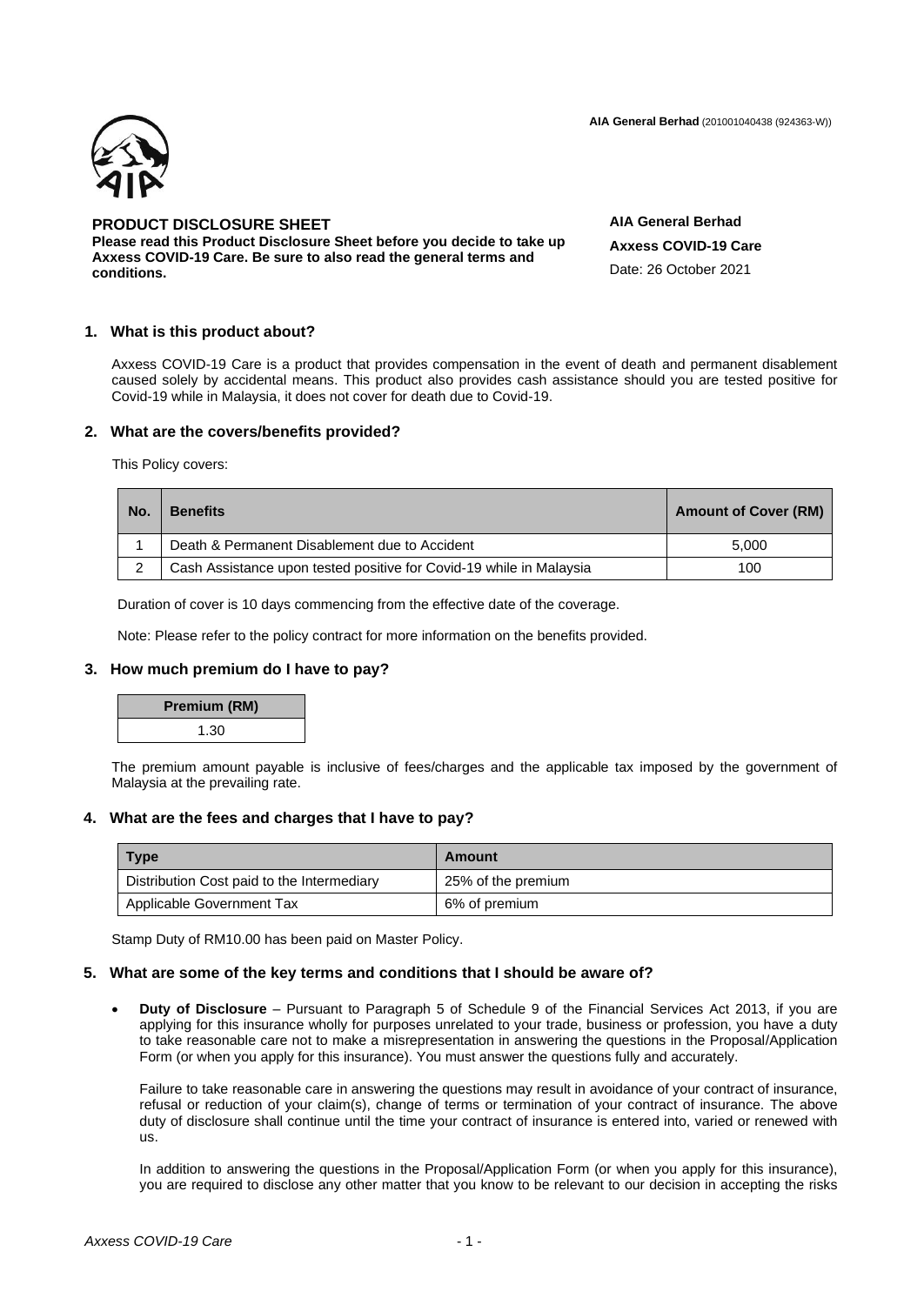and determining the rates and terms to be applied. You also have a duty to tell us immediately if at any time after your contract of insurance has been entered into, varied or renewed with us any of the information given in the Proposal/Application Form (or when you applied for this insurance) is inaccurate or has changed.

- **Eligibility** Entry age for Insured is from age 30 days to 65 years. Any person who must be a Malaysian or foreigner legally residing in Malaysia,
- **Waiting Period** There will be a waiting period of the first three (3) days from the effective date before you are eligible for death for Covid-19 and Cash Assistance upon you tested positive for Covid-19 while in Malaysia However, there is no waiting period for Death due to Accident.
- **How do I make a claim?** You need to complete the claim documents, which you can obtain from any AIA Branch or by calling the AIA Care Line at 1 300 88 1899. A list of AIA branches is available at [www.aia.com.my.](http://www.aia.com.my/) You must provide us with the written notice of a claim in respect of an injury within 90 days of the accident causing your injury. In the event of accidental death, immediate notice of claim must be given to us. We will also require proof of such claims to be produced within 90 days from the date of the accident. For a claim in respect of injury, proof of claim will include medical reports, police report and medical/treatment bills related to the claim. In the event of an accidental death claim, proof of claim would include hospital certificate, documents on medical treatment or examination, police report, post-mortem report and death certificate or newspaper cuttings. Proof of identity of the person making the claim must also be submitted.

*Note: The list is non-exhaustive. Please refer to the policy contract for the full terms and conditions under this Policy.*

# **6. What are the major exclusions under this policy?**

#### **Benefit No.1:**

- Pre-existing conditions;
- Bacterial infections;
- Any kind of disease or sickness or congenital defects;
- Medical or surgical treatment (except those necessitated by injuries covered by this plan);
- Suicide or intentional self-injury;
- Childbirth, pregnancy or miscarriage;
- Professional sports;
- AIDS;
- Mental or nervous disorders; use of drugs/narcotics of any kind;
- Racing of any kind.

#### **Benefit No.2:**

- Pre-existing conditions;
- Waiting Period of three (3) days.

*Note: The list is non-exhaustive. Please refer to the policy contract for the full exclusions under this Policy.*

# **7. Can I cancel my policy?**

You may cancel your coverage anytime by giving a written notice to us provided that you have not made a claim on the policy. There shall be no refund of premium.

# **8. What do I need to do if there are changes to my contact/personal details?**

It is important that you inform us of any change in your contact details or life profile including your occupation and personal pursuits which would affect the risk profile.

# **9. Where can I get further information?**

Should you require additional information about personal accident insurance, please refer to the *insuranceinfo* booklet on "Personal Accident Insurance", available at all our branches or you can obtain a copy from www.insuranceinfo.com.my.

If you have any enquiries, please contact us at: AIA General Berhad (201001040438 (924363-W)) Menara AIA, 99 Jalan Ampang, 50450 Kuala Lumpur. Tel: 1 300 88 1899 Fax: 03-2056 2591